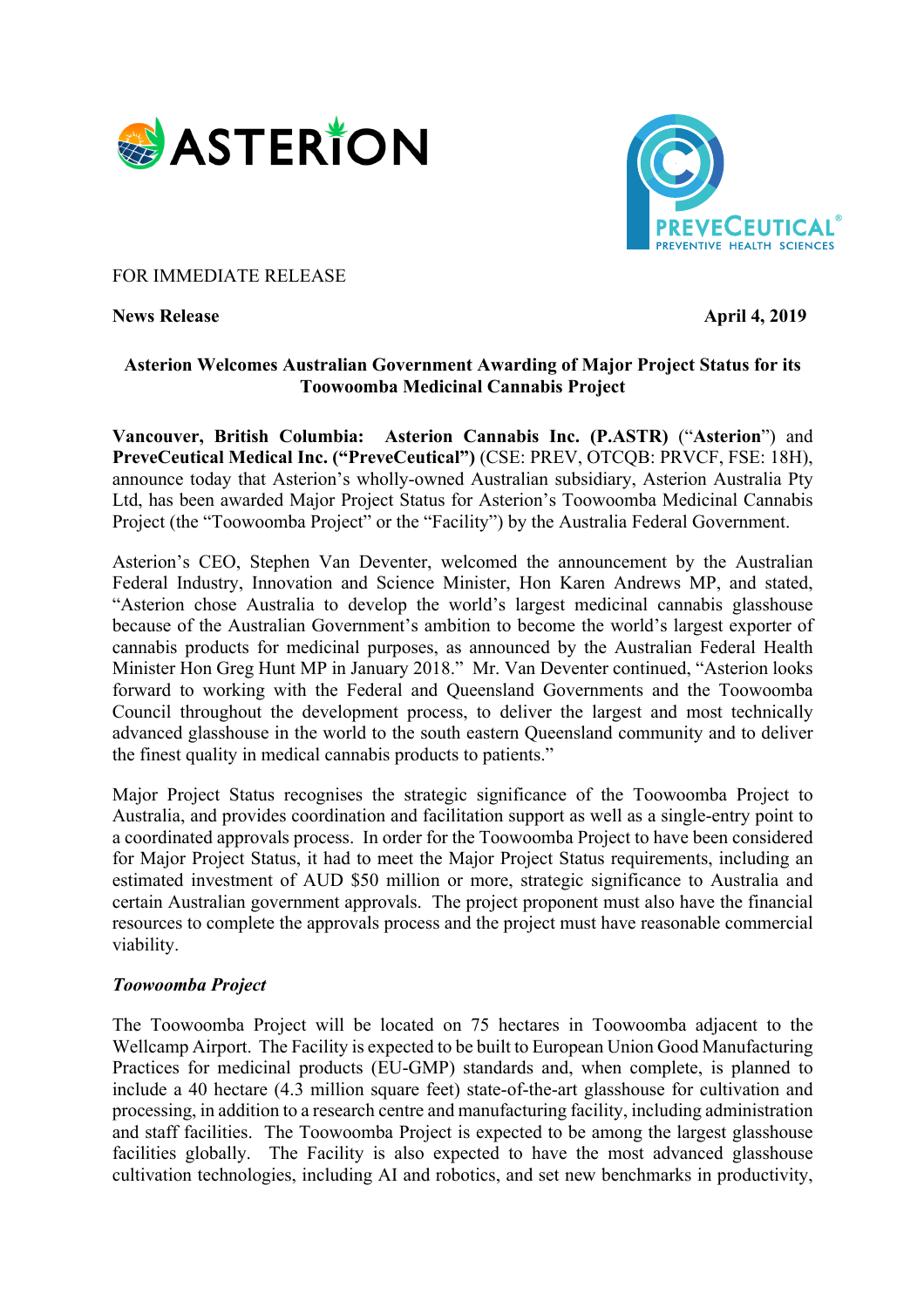control, product quality and consistency. The Facility is anticipated to employ a state of the art security systems and implement best practice procedures to ensure the physical security of production and shipping, as well as traceability of products after shipment.

A three-stage establishment plan for the Toowoomba Project is expected to be implemented commencing in the last quarter of 2019, with a total capital cost in the approximate amount of \$450 million. A total daily direct workforce of an estimated 800 workers will be employed with an additional 300 part time and shift-based positions. These positions range from semiskilled workers through to scientists undertaking advanced research in both medicines and horticulture.

It is estimated that annual production from the Facility will be approximately 500,000 kg of medicinal cannabis product, having an export value in excess of \$1 billion, with approximately 20,000 plants harvested per day.

## *Research and Development*

Clonal propagation research conducted at the Facility will be funded by Asterion and undertaken by Queensland University Queensland Alliance for Agriculture and Food Innovation (OAAFI) (www.qaafi.uq.edu.au), with the plan to develop an in vitro mass propagation protocol for selected cultivars of Asterion's elected cannabis strains.

Asterion is working with PreveCeutical and UniQuest Pty Limited on the development of new medical applications for cannabis in both preventative and treatment applications. In addition, under its September 26, 2018 development and joint venture agreement with Asterion, PreveCeutical will make available to Asterion its soluble gel (Sol-gel) delivery system (the "Sol-Gel System"). Sol-gels are taken via nasal administration and rapidly gel upon contact with mucosal tissue, which paves the way for direct nose-to-brain delivery. PreveCeutical is currently developing its Sol-Gel System, with the goal of developing the first, sustained-release, cannabis and CBD-based Sol-gel nose-to-brain delivery system that will provide relief across a range of indications from pain, inflammation, seizures, and neurological disorders.

#### *About Asterion*

Asterion is a Canadian cannabis company with operations in Australia, specializing in organic medical cannabis with a goal of becoming an industry leader in next generation cannabis products. The company is focused on the future of precision agriculture and aims to produce the highest quality genetically uniform cannabis strains, at an affordable price.

Asterion is led by a team of highly experienced executives with over 120 years of combined experience in medical cannabis, renewable energy, capital markets, and other highly relevant sectors across North America, Oceania, Europe, Africa and Asia.

# *About PreveCeutical*

PreveCeutical is a health sciences company that develops innovative options for preventive and curative therapies utilizing organic and nature identical products.

PreveCeutical aims to be a leader in preventive health sciences and currently has five research and development programs, including: dual gene therapy for curative and prevention therapies for diabetes and obesity; the Sol-gel drug delivery program; Nature Identical™ peptides for